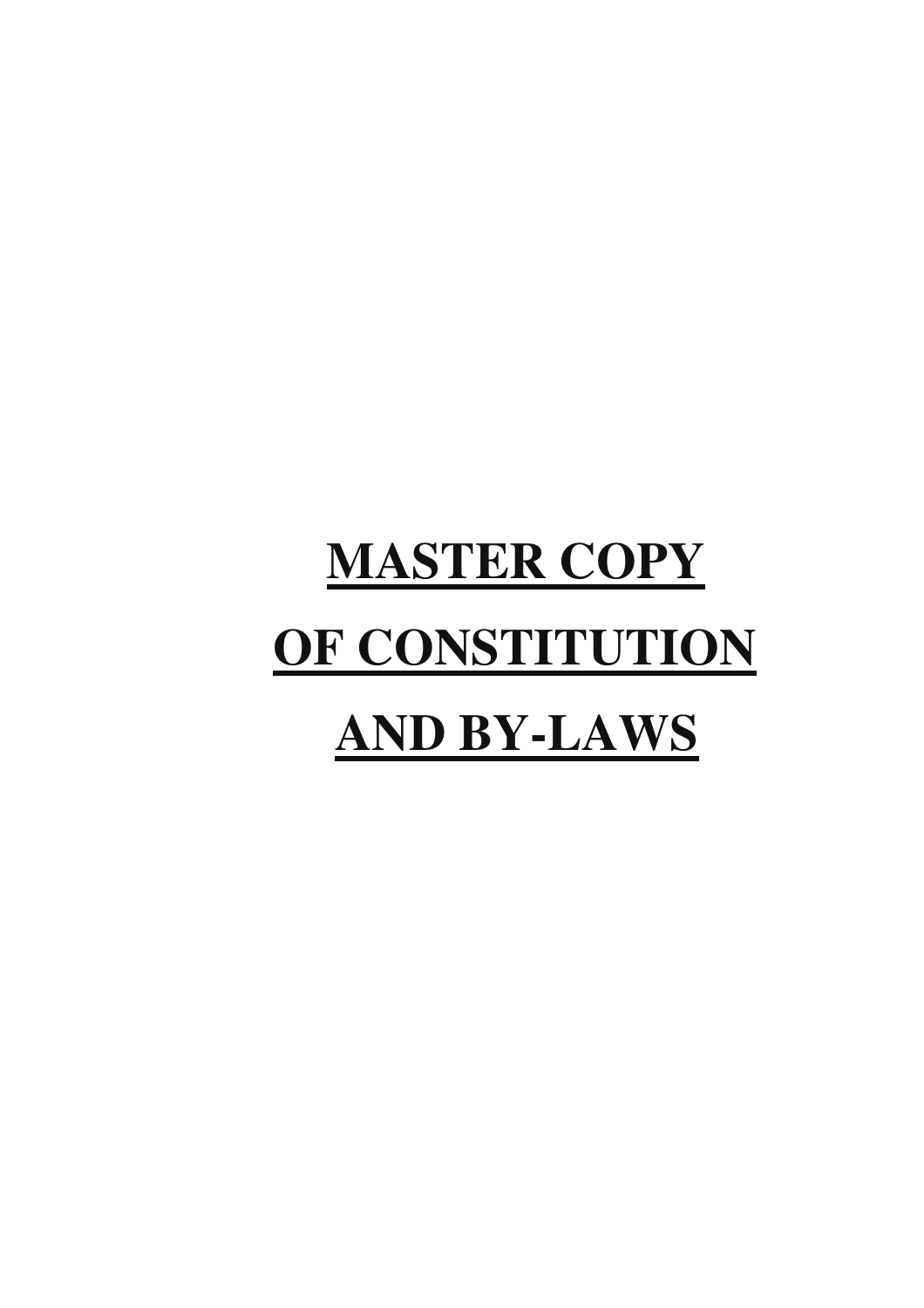## DONVALE BOWLS CLUB INCORPORATED STATEMENT OF PURPOSES

## The Purposes of the Club are:

(1) To establish and maintain a club for bowls, social and other sporting and ancillary and associated purposes.

(2) To conduct, compete and participate in, foster, promote and encourage all forms of the sport of bowls and ancillary and associated activities.

#### Solely for the purpose of furthering the purposes set out above the Club shall have power:

- a. To subscribe to, become a member of and co-operate with any other association, club or organisation, whether incorporated or not, whose objects are altogether or in part similar to those of the Club provided that the Club shall not subscribe to or support with its funds any club, association or organisation which does not prohibit the distribution of its income and property among its members to an extent at least as great as that imposed on the Club, under or by virtue of the Rules.
- b. To buy, sell and deal in all kinds of articles, commodities and provisions, both liquid and solid, for the members of the Club or persons frequenting the Club's premises.
- c. To purchase, take on lease or in exchange, hire and otherwise acquire any lands, buildings, easements or property, real and personal, and any rights or privileges which may be requisite for the purposes of, or capable of being conveniently used in connection with, any of the objects of the Club. Provided that in case the Club shall take or hold any property which may be subject to any trusts the Club shall only deal with the same in such manner as is allowed by law having regard to such trusts.
- d. To enter into any arrangements with any Government or Authority that are incidental or conducive to the attainment of the objects and the exercise of the powers of the Club; to obtain from any such Government or Authority any rights, privileges and concessions which the Club may think it desirable to obtain; and to carry out, exercise and comply with any such arrangements, rights, privileges and concessions.
- e. To appoint, employ, remove or suspend such managers, clerks, secretaries, servants, workman and other persons as may be necessary or convenient for the purposes of the Club.
- f. To construct, improve, maintain, develop, work, manage, carry out, alter or control any houses, buildings, grounds, works or conveniences which may seem calculated directly or indirectly to advance the Club's interests, and to contribute to, subsidise or otherwise assist and take part in the construction, improvement, maintenance, carrying out, alteration or control thereof.
- g. To invest and deal with the money of the Club not immediately required in such manner as may from time to time be thought fit.
- h. To lend and advance money or give credit to any person or body corporate; to guarantee and give guarantees or indemnities for the payment of money or the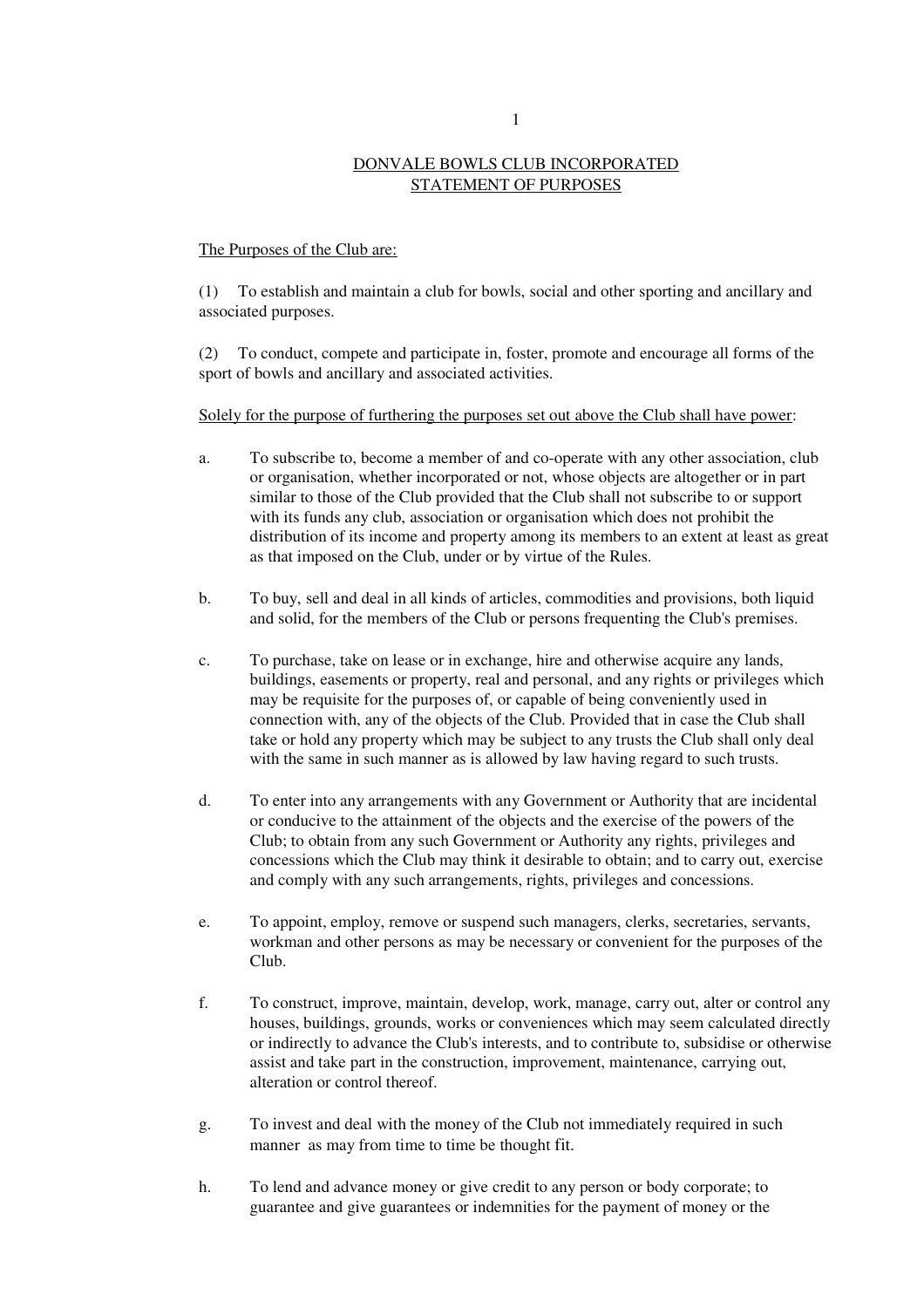performance of contracts or obligations by any person or body corporate, and otherwise to assist any person or body corporate.

- i. To borrow or raise money either alone or jointly with any other person or legal entity in such manner as may be thought proper and whether upon fluctuating advance account or overdraft or otherwise to represent or secure any moneys and further advances borrowed or to be borrowed alone or with others as aforesaid by notes secured or unsecured, debentures or debenture stock perpetual or otherwise, or by mortgage, charge, lien or other security upon the whole or any part of the Club's property or assets present or future and to purchase, redeem or pay -off any such securities.
- j. To draw, make, accept, endorse, discount, execute and issue promissory notes, bills of exchange and other negotiable or transferable instruments.
- k. To sell, improve, manage, develop, exchange, lease, dispose, turn to account or otherwise deal with all or any part of the property and rights of the Club.
- 1. To take or hold mortgages, liens or charges, to secure payment of the purchase price, or any unpaid balance of the purchase price, of any part of the Club's property of whatsoever kind sold by the Club, or any money due to the Club from purchasers and others.
- m. To take any gift of property whether subject to any special trust or not, for anyone or more of the objects of the Club but subject always to the proviso in paragraph c.
- n. To take such steps by personal or written appeals, public meetings or otherwise, as may from time to time be deemed expedient for the purpose of procuring contributions to the funds of the Club, in the shape of donations, annual subscriptions or otherwise.
- o. To print and publish any newspapers, periodicals, books or leaflets that the Club may think desirable for the promotion of its objects.
- p. To amalgamate with anyone or more incorporated associations having objects altogether or in part similar to those of the Club and which shall prohibit the distribution of its or their income and property among its or their members to an extent at least as great as that imposed upon the Club under or by virtue of the Rules; to purchase or otherwise acquire and undertake all or any part of the property, assets, liabilities and engagements of anyone or more of such incorporated associations; and to transfer all or any part of the property, assets, liabilities and engagements of the Club to anyone or more of such incorporated associations.
- q. To make donations for patriotic, charitable or community purposes.
- r. To take, or otherwise acquire, and hold shares, debentures or other securities of any company or body corporate.
- s. To do all such other things as are incidental or conducive to the attainment of the objects and the exercise of the powers of the Club.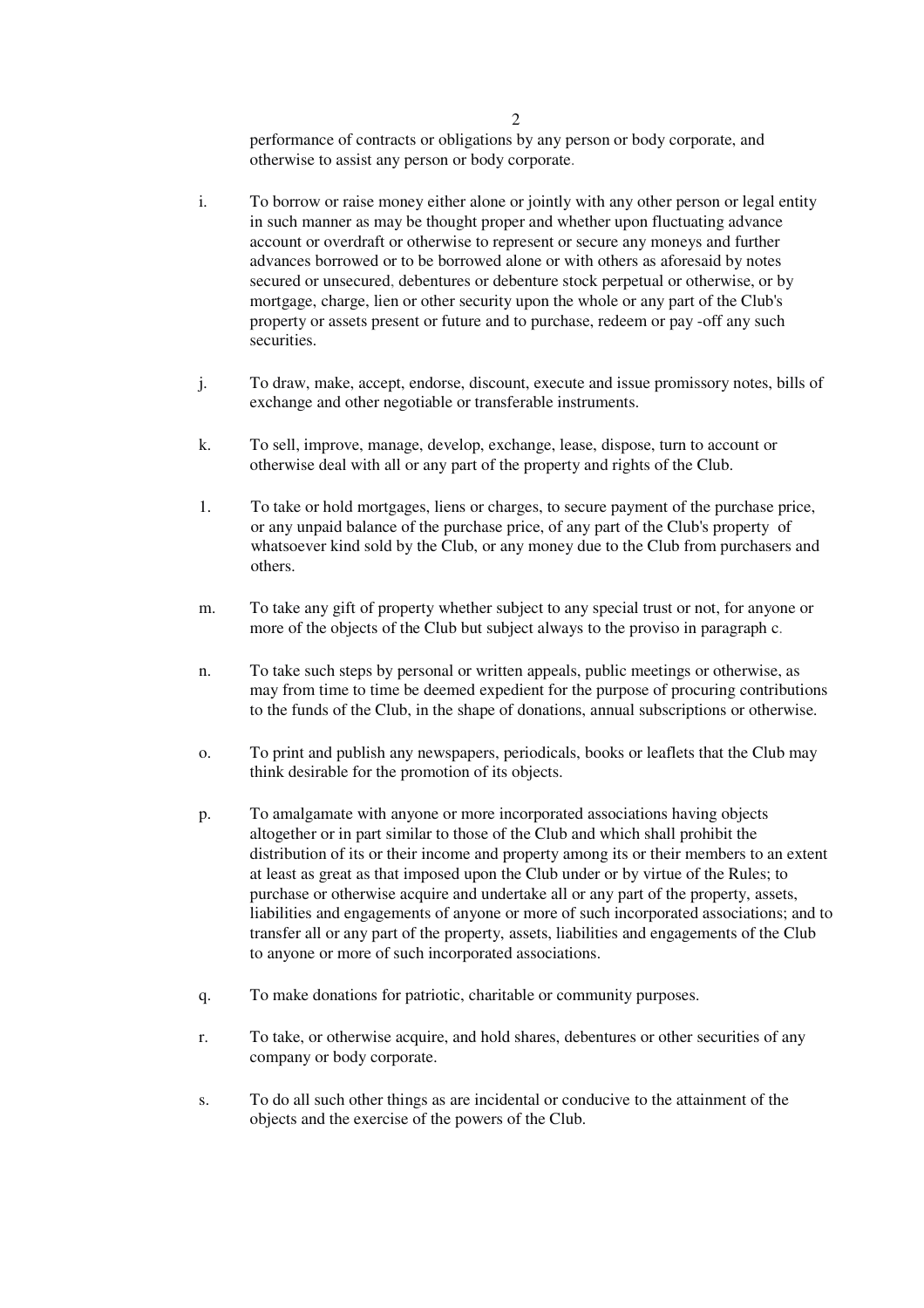# **DONVALE BOWLS CLUB INCORPORATED RULES**

1. The name of the incorporated association is - the **Donvale Bowls Club Incorporated** ("the Club ").

#### INTERPRETATION

2. (1) In these Rules, unless the contrary intention appears:-

'Committee' means the Committee of the Club. 'Financial year' means the year ending on 31<sup>st</sup> March. 'General Meeting' means a general meeting of members convened in accordance with Rule 10. 'Liquor' means liquor within the meaning of the Liquor Control Reform Act 1998 as in force from time to time. 'Member' means a member of the Club. 'The Act' means the Associations Incorporation Act 1981. 'The Regulations' means Regulations under the Act.

- (2) In these Rules, a reference to the Secretary is a reference:-
	- (a) where a person holds office under these Rules as Secretary of the Club -to that person; and
	- (b) in any other case, to the Public Officer of the Club.

 (3) Words or expressions contained in these Rules shall be interpreted in accordance with the provisions of the Interpretation of Legislation Act 1984 and the Act as in force from time to time.

#### MEMBERSHIP

3. (1) A natural person, of any age is eligible to be a member on acceptance of his/her application under these Rules and on payment of the annual subscription payable under these Rules for his/her class of membership. Upon acceptance as aforesaid and payment of the sum payable under these Rules as the first year's annual subscription by a person who not a member at the time of the Club's incorporation, or who was then a member but has ceased to be a member, the

Secretary shall enter the person's name; address, occupation and class of membership in the Register of Members, and upon the name being so entered that person becomes a member.

- (2) (a) A person, of any age wishing to become a-member, other than an Honorary member, must be proposed by one member and seconded by another, each of whom shall have personal knowledge of the applicant. The nomination shall be in writing, signed by the applicant, proposer and seconder. Nominations shall be notified to Committee members prior to the next committee meeting.
	- (b) Members shall be elected by the Committee. The decision of the Committee as to whether any candidate has been duly elected or not shall be final. The Secretary shall keep a record of the number of members voting.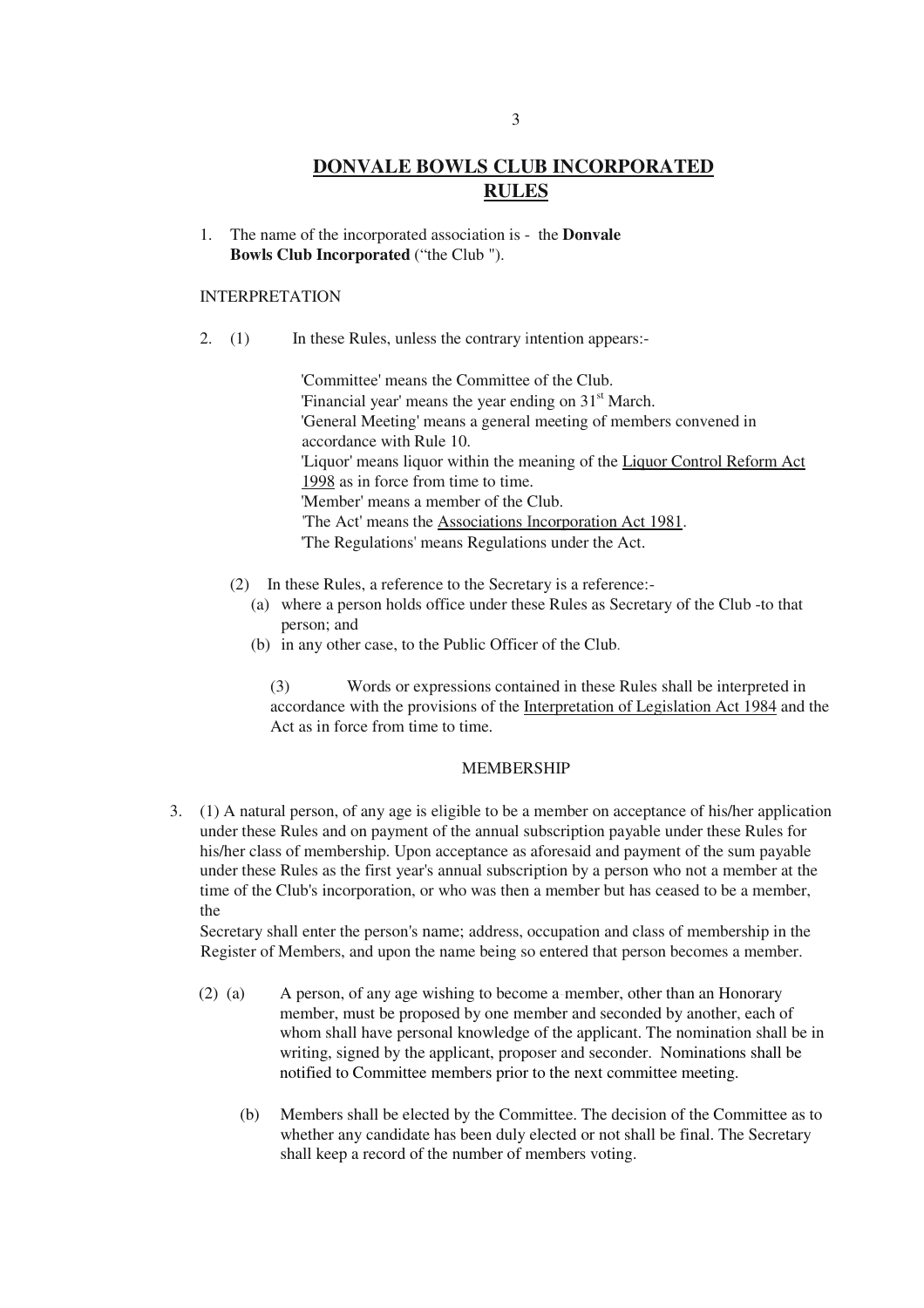- (c) Immediately after the election of an applicant, the Secretary shall notify him/her in writing.
- (d) If a newly elected member fails to pay his/her subscription within 30 days after his/her election, his/her election shall be void unless he/she justifies the delay to the satisfaction of the committee.
- (e) The payment of the subscription or the use of the Club's property shall imply a member's acquiescence in the Rules, By-Laws and Regulations of the Club.
- (f) A member may, upon application to the Committee, be granted leave of absence for up to 2 years, subject to payment of a nominal amount fixed by the Committee.
- (3) (a) The Club shall consist of the following classes of member:-
	- (i) FULL members
	- (ii) -Deleted-
	- (iii) LIFE members
	- (iv) PROVISIONAL members
	- (v) HONORARY members
	- (vi) SPECIAL members
	- (vii) JUNIOR members; (under 18 years of age)
	- (viii) ASSOCIATE members
- (b) The total number of members of all classes at any one time shall not exceed 260 or such other number as shall be determined by the Committee.:-
- (c) FULL MEMBERS shall have the right to vote and hold office in the Club and enjoy all the rights and privileges of membership.
- (d) -Deleted-
- (e) Any person who, in the Committee's opinion, has rendered exceptional service to the Club may, on the recommendation of not less than four-fifths of the Committee members, be elected a LIFE MEMBER on receiving the votes of at least three-quarters of the members present and entitled to vote at a General Meeting. A Life Member shall have all the rights and privileges of a Full Member including the right to vote and hold office and shall not be required to pay any annual subscriptions, but otherwise shall be subject to all other financial obligations.
- (f) Persons who have been nominated and seconded as FULL MEMBERS and whose names

have been placed at the Committee's direction on a list of persons awaiting election may be elected as PROVISIONAL MEMBERS pending election as FULL MEMBERS.

Provisional members may not vote or hold office and shall not have full use of the Club's facilities at any time when they are being fully utilised by FULL members. Provisional members, shall pay half the amount of the Entrance (Joining) Fee and Annual Subscription prescribed for FULL Members. Upon election of a Provisional Member as a FULL Member, he/she shall be credited half the amount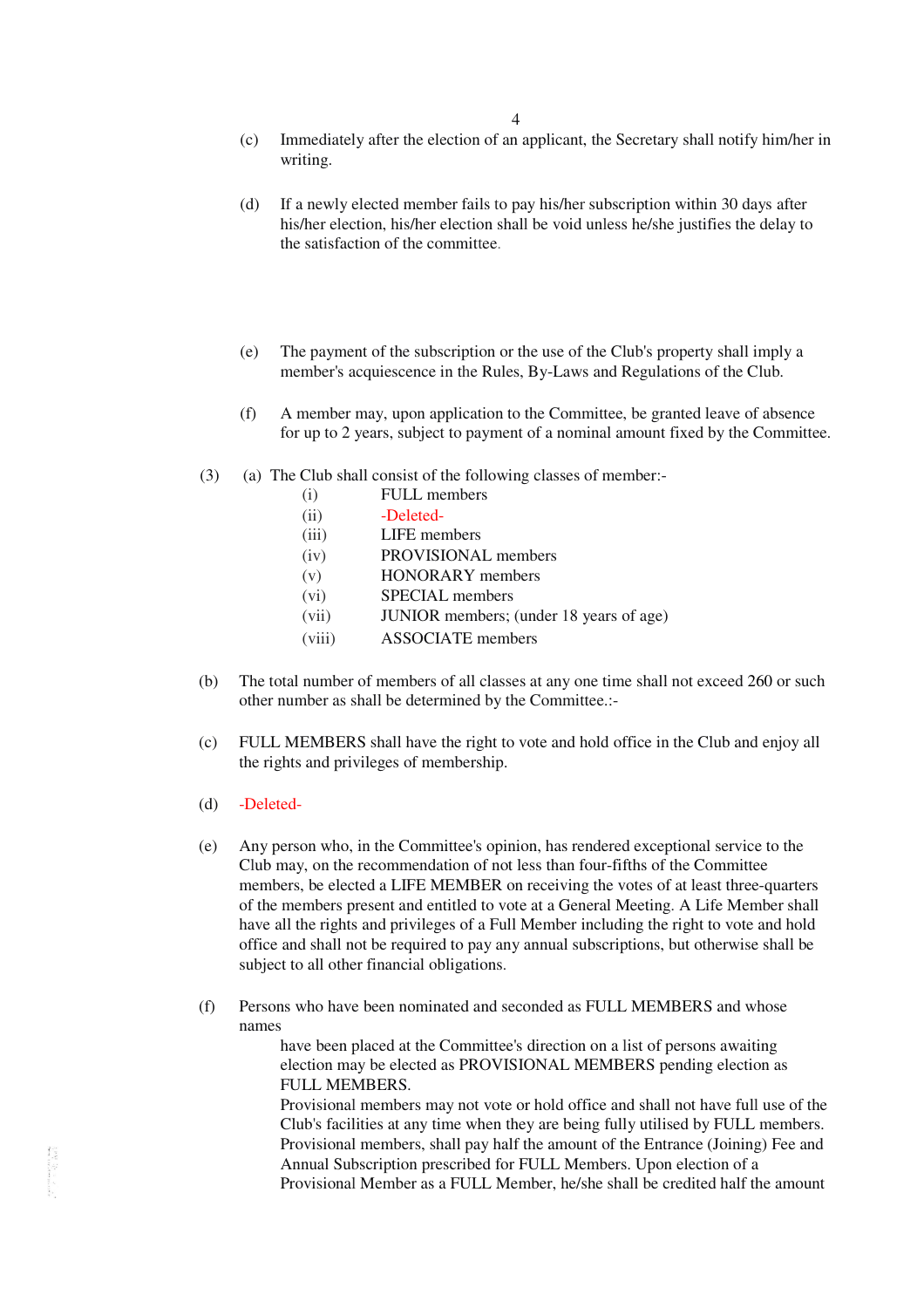of the Entrance (Joining) Fee, but shall pay pro rata the Annual Subscription prescribed for Full Members for the current financial year. .

- (g) A person who is competing in or is a member or official of a team competing in a competition on the Club premises or Club facilities may be elected by an election committee consisting of any two Committee members as an HONORARY MEMBER for the day or days only on which such competition is held.
- (h) A member of a kindred club whose facilities are distant more than 15 kilometres from the Club premises may be elected by an election committee consisting of any two Committee members as an HONORARY MEMBER for a period not exceeding one calendar month. The Committee may extend such period by not more than one further calendar month if it thinks fit. There shall not at any time be more than 10 Honorary Members under the provisions of this paragraph.
- (i) The names and addresses of all Honorary Members, the date upon which they were elected and whether elected under paragraph (f) or (g) shall be recorded by the Secretary or his/her deputy in a book kept for the purpose.
- (j) Honorary Members may not vote or hold office but shall be entitled to such rights and privileges as the Committee subject to these Rules from time to time prescribes.
- (k) The Committee may terminate the membership of an Honorary Member and expel him/her from the Club premises at any time and shall not be obliged to specify any reason therefore.
- (l) The Committee may elect SPECIAL MEMBERS on such conditions as are fixed by the Committee. Special Members may not hold office or vote.
- (m) JUNIOR members shall not have the right to vote or hold office in the Club but shall be entitled to participate in such bowls activities on the greens as the Committee shall determine. Liquor will not be provided to Junior members. On attaining the age of 18 years, Junior members shall be eligible for another class of membership as provided in the Rules.
- (n) ASSOCIATE MEMBERS are non-playing members and have no voting rights.
- (4) A person's rights, privileges, or obligations as a member may not be transferred or transmitted to another person, and shall terminate upon the cessation of his/her, membership whether by death or resignation or otherwise. No person who ceases to be a member shall have any right, title or interest in or to any of the Club's property.

#### ENTRANCE FEE AND ANNUAL SUBSCRIPTION

- 4. (1) Entrance fees for all classes of members may be fixed by the members at the Annual General Meeting.
- (2) The annual subscription is payable in advance on or before the 1st day of July in each year. There is no annual subscription for Life Members. The annual subscription for all other classes of members shall be fixed by the members at the Annual General meeting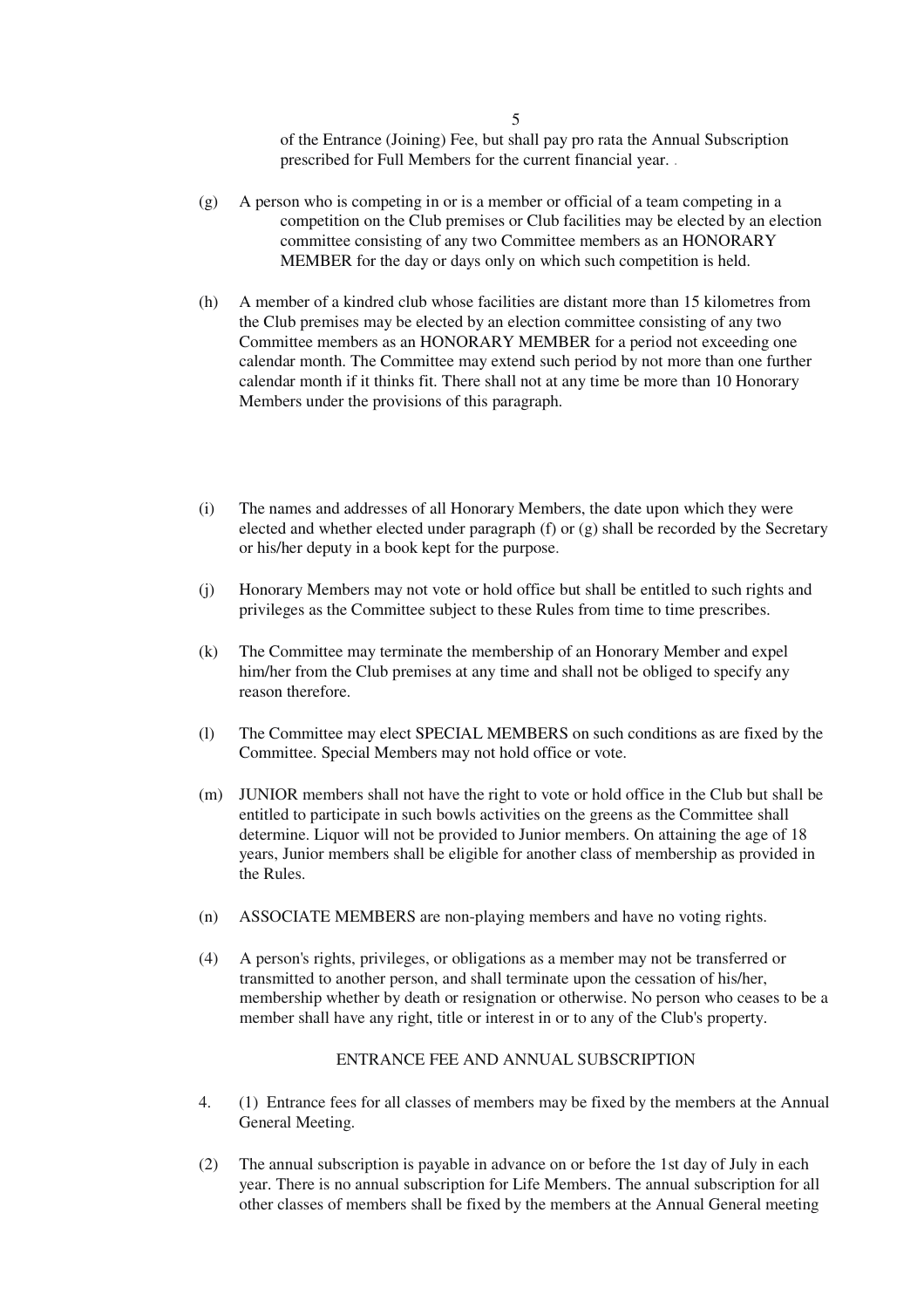but shall not be less than.\$20.00. The Committee may fix a pro rata annual subscription for any person who becomes a member after the start of any financial year.

## REGISTER OF MEMBERS

5. The Secretary shall keep and maintain a Register of Members in which he/she shall enter the full . name, address, occupation and date of entry of the name of each member and his/her class of membership, the date upon which he/she paid his/her annual subscription, and the date, if any, on which he/she ceased to be a member. The Register shall be available for inspection by members at the address of the Secretary. Each member shall notify the Secretary in writing of any change of address, and the Secretary shall record it in the Register of Members.

## RESIGNATION AND EXPULSION OF MEMBER

- 6. (1) A member who has paid all moneys due and payable by him/her to the Club may resign from the Club by giving 14 days' written notice to the Secretary of his/her intention to resign. Upon the expiration of that period of notice, the member shall cease to be a member.
	- (2) A member who fails to pay any annual subscription within 90 days of the due date for its payment shall cease to be a member at the expiration of that period PROVIDED THAT the Committee may, upon receiving a satisfactory explanation of the delay, and upon receiving the amount due, reinstate the person as a member.
- 7. (1) Subject to these Rules, the Committee may by resolution, if it is of the opinion that a member has refused or neglected to comply with these Rules, or has been guilty of conduct unbecoming a member or prejudicial to the Club's interests-

(a) expel the member from the Club; or

- (b) suspend him/her from membership of the Club for a specified period; or (c) fine him/her to \$20.00.
- (2) A resolution of the Committee to fine a member or to suspend a member for a period not exceeding one month takes effect upon the passing of the resolution. There is no appeal from such a resolution.
- (3) A resolution of the Committee to expel a member or to suspend a member for a period exceeding one month takes effect at the expiration of 48 hours after notice is given to the member under Rule 7(6), unless the member exercises a right of appeal under this Rule. In which event it does not take effect unless the Club confirms the resolution in accordance with this Rule.
- (4) Before the Committee passes a resolution under Rule 7(1), the Secretary shall cause to be served on the member a written notice stating:
	- (a) that the Committee intends to consider such a resolution and the grounds on which it is based;
	- (b) that the member may address the Committee at a meeting to be held not less than 14 nor more than 28 days after the service of the notice;
	- (c) the date, place and time of that meeting; and
	- (d) that the member may attend that meeting and/or give to the Committee before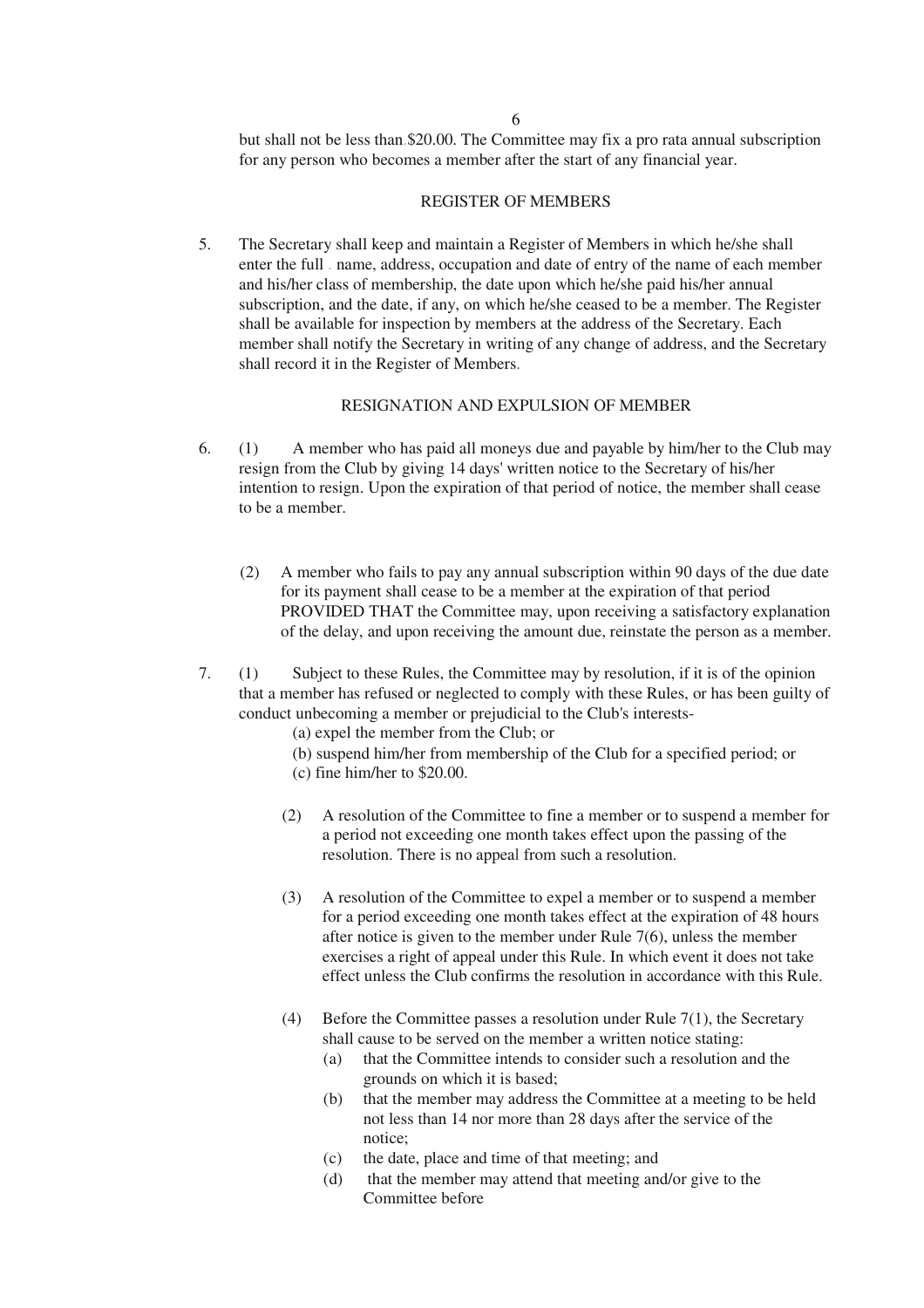that meeting a written statement requesting that such resolution not be passed.

- (5) At a Committee meeting held in accordance with Rule 7(4), the Committee shall give to the member an opportunity to be heard, shall give due consideration to any written statement submitted by him/her and shall by resolution determine whether to confirm or to revoke the resolution.
- (6) As soon as practicable after the Committee meeting, the Secretary shall cause to be

served on the member a written notice stating the Committee's decision and, if that decision is to expel the member or suspend him/her for a period exceeding one month, stating that the member may within 48 hours after the service of the notice lodge with the Secretary a notice to the effect that he/she wishes to appeal to the Club in general meeting against the resolution.

(7) Where the Secretary receives a notice under Rule 7(6). he/she shall notify the Committee and the Committee shall convene a general meeting to be held within 21 days after the Secretary received the notice. At that general meeting-

 (a) no business other than the question of the appeal shall be transacted; (b) the Committee may place before the meeting details of the grounds for the resolution and the reasons for the passing of the resolution;

- (c) the member shall be given an opportunity to be heard; and
- (d) the members present shall vote by secret ballot on the question whether the resolution should be confirmed or revoked. If two-thirds of the members vote in favour of the confirmation of the resolution, the resolution is confirmed, and in any other case, the resolution is revoked.

## DISPUTES AND MEDIATION

7A. The Club adopts the Grievance Procedure in the Model Rules For an Incorporated Association under The Regulations.

## ANNUAL GENERAL MEETING

- 8. (1) The Club shall in each calendar year convene an Annual General Meeting at such place and on such day in the second half of May as the Committee determines. It shall be specified as such in the notice convening it.
- (2) The ordinary business of the Annual General Meeting shall be:-
	- (a) to read and confirm the minutes of the preceding Annual General Meeting and of any General Meeting held since that meeting;
	- (b) to consider and adopt annual reports from the Committee upon the transactions of the Club during the preceding financial year;
	- (c) to receive and consider the statement submitted by the Club Treasurer in accordance with Section 30(3) of the Act;
	- (d) to elect office-bearers;
	- (e) to appoint the Auditors;
	- (f) to fix entrance fees and annual subscriptions;
	- (g) to consider annual reports from Committees of Sections of the Club; and
	- (h) to consider any other general business of which notice has been given in accordance with these Rules.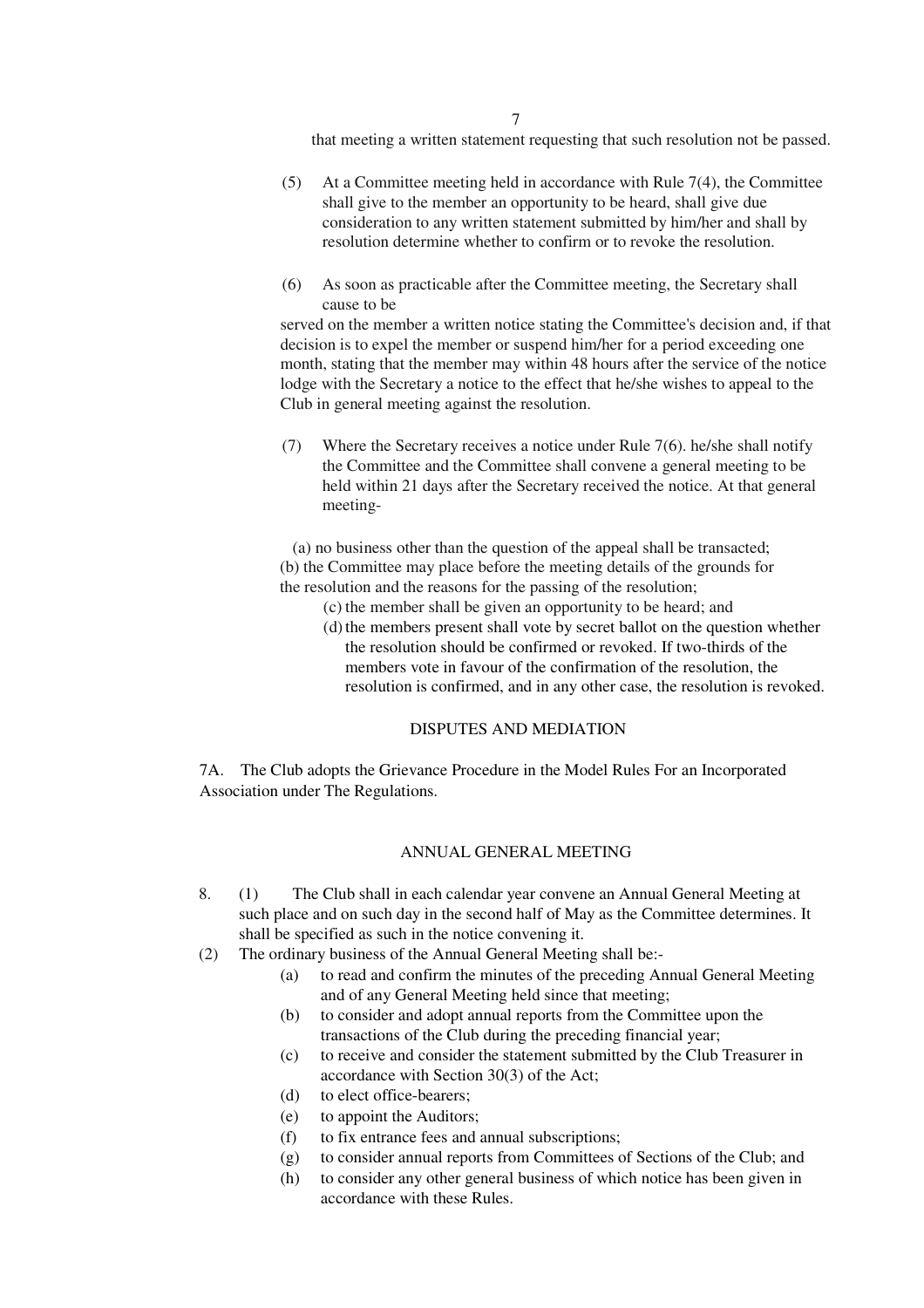- (3) The Annual General Meeting may transact special business of which notice is given in accordance with these Rules.
- (4) The Annual General Meeting shall be in addition to any other General Meetings that may be held in the same year.

## SPECIAL GENERAL MEETINGS

- 9. (1) All General Meetings other than the Annual General Meeting shall be called Special General Meetings.
- (2) The Committee may, whenever it thinks fit, convene a special general meeting and, where, but for this sub-clause, more than 15 months would lapse between annual general meetings, shall convene a special general meeting before the expiration of that period.
- (3) The Chairman or Secretary shall, on a written requisition signed by 5 or more members of the Committee or 15 or more members (being members entitled under these Rules to vote at a general meeting), convene a special general meeting. The requisition shall state the objects of the meeting and be sent-to the address of the Secretary. It may consist of several documents in a like form, each signed by one or more of the members making the requisition.
- (4) If the Committee does not cause a special general meeting to be held within 28 days after the date on which the requisition is sent to the address of the secretary, the members making the requisition, or any of them, may convene a special general meeting to be held no later than 90 days after that date.
- (5) A special general meeting convened by members pursuant to this Rule shall be convened in the same manner as nearly as possible as that in which those meetings are convened by the Committee and all reasonable expenses incurred in convening the meeting shall be refunded by the Club to the persons incurring the expenses.

#### NOTICE OF MEETINGS

- 10. (1) The Secretary shall, at least 21 days before the date fixed for holding an Annual General Meeting, and 21 days before the date for holding a Special General Meeting, cause to be served upon each member a notice stating the place, date and time of the meeting and the nature of the business to be transacted at the meeting, and post a copy of the notice on the notice-board in the Club's premises. No business other than set out in such notice shall be transacted at the meeting.
- (2) A member desiring to bring any business before a meeting may give written notice of that business to the Secretary, who shall include that business in the notice convening the next general meeting after he/she receives the notice.

## PROCEEDINGS AT GENERAL MEETINGS

11. (1) All business transacted at special general meetings and all business transacted at the annual general meeting except that referred to in these Rules as being the ordinary business of the annual general meeting shall be deemed to be special business.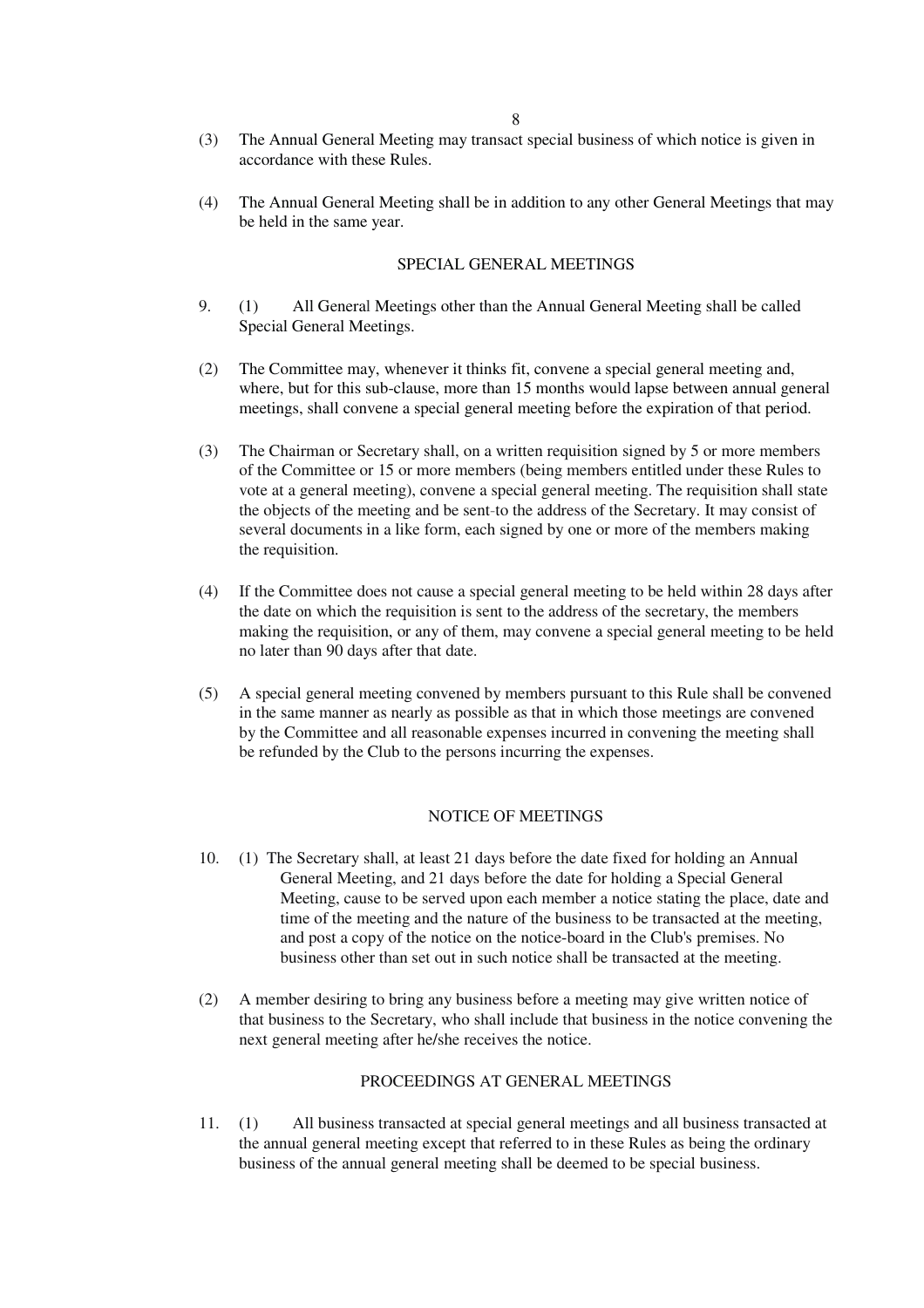- (2) No item of business shall be transacted at a general meeting unless a quorum is present during the time when the meeting is considering that item. Any 20 members (being members entitled under these rules to vote at a general meeting) constitute a quorum for the transaction of the business of a general meeting. If within 30 minutes of the appointed time for the meeting, a quorum is not present, the meeting if convened upon the requisition of members shall be dissolved and in any other case, shall stand adjourned to the same day in the next week at the same time and at the same place and if at the adjourned meeting a quorum is not present within 30 minutes of the time appointed for the meeting, the members present shall be a quorum.
- (3) The Chairman or in his/her absence the Senior Vice-Chairman present shall preside as Chairman at general meetings. If the Chairman and Vice-Chairmen are absent the members present shall elect one of their number to preside as Chairman.
- (4) The Chairman of a general meeting at which a quorum is present may, with the consent of the meeting, adjourn the meeting from time to time and place to place. No business shall be transacted at an adjourned meeting other than that left unfinished at the meeting at which the adjournment took place. It is not necessary to give notice of an adjournment or of the business to be transacted at an adjourned meeting, save that notice thereof shall be posted in the Club's premises, and if the meeting is adjourned for 14-days or more, like notice shall be given as was required for the original meeting,
- (5) A question arising at a general meeting shall be determined on a show of hands. Unless before or on the declaration of the show of hands a poll is demanded by at least 10 members, a declaration by the Chairman that a resolution has, on a show of hands, been carried or carried unanimously or carried by a particular majority or lost, and an entry to that effect in the Club's Minute Book, is evidence of the fact, without proof of the number or proportion of votes recorded in favour of, or against the resolution.
- (6) Upon any question arising at a general meeting, a member has one vote only. All votes shall be given personally. If votes are equal on any question, the Chairman may exercise a second casting vote only in the negative. There shall be no voting by proxy.
- (7) If at a meeting a poll on any question is demanded by not less than 10 members, it shall be taken forthwith in such manner as the Chairman may direct (and conducted by 2 scrutineers appointed by those present to conduct it) and the resolution of the poll shall be deemed to be a resolution of the meeting on that question.
- (8) A member is not entitled to vote at a general meeting unless all monies due and payable by him/her to the club have been paid, other than the annual subscription payable in respect of the current financial year.
- (9) All resolutions passed at a general meeting are binding on all members, whether or not they were present at the meeting.

## **COMMITTEE**

- 12. The Club's affairs shall be controlled and managed by a Committee constituted as provided in Rule 13. The Committee:-
	- (a) shall control and manage the Club's business and affairs;
	- (b) may, subject to these Rules, the Regulations and the Act, exercise all such powers and functions as may be exercised by the Club other than those required by these Rules to be exercised by general meetings;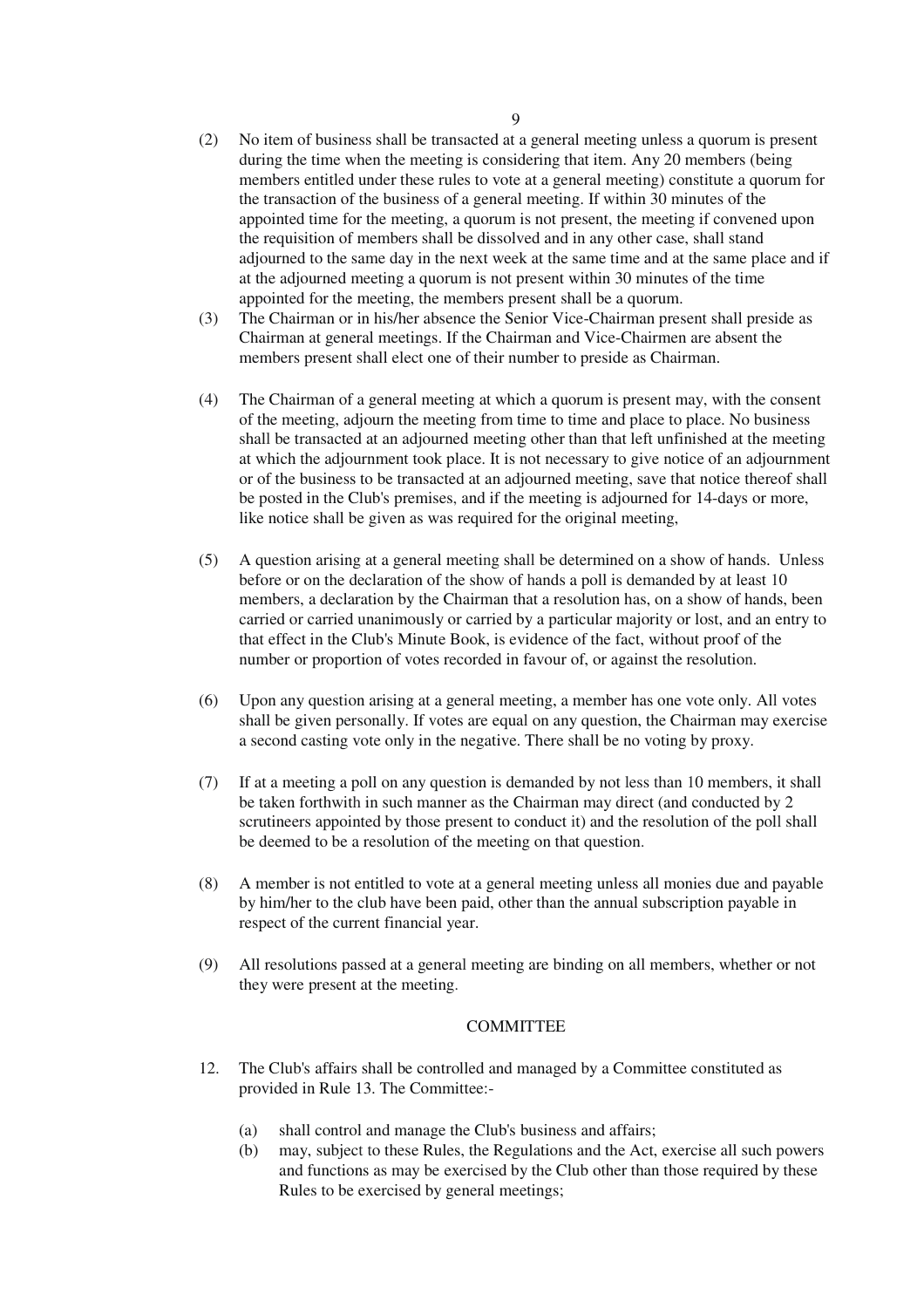- (c) may, subject to these Rules, the Regulations and the Act, perform all such acts and things as appear to it to be essential for the proper management of the club's business and affairs.
- 13. (1) The officers of the Club shall consist of:
	- (a) a Chairman;
	- (b) two Vice-Chairmen;
	- (c) a Secretary;
	- (d) a Treasurer;
	- (e) an Assistant Secretary; and
	- (f) a Greens Director.

- each of whom shall be elected at the Annual General Meeting in each year.

- (2) Subject to section 23 of the Act, the Committee shall consist of:-
- (a) the officers of the Club; and
- (b) one member of each of the Club Section Committees..
- ( c) two ordinary committee members each of whom shall be elected at the Annual General Meeting in each year.
	- (3) Each Committee member shall, subject to these Rules, hold office until the conclusion of the annual general meeting next following the date of his/her election but is eligible for re-election. If a casual vacancy occurs on the Committee, the Committee may appoint a member of the Club (or, in the case of a nominee of a Section of the Club, a committee member of that Section) to fill the vacancy and he/she shall hold office, subject to these Rules, until the conclusion of the annual general meeting next following the date of his/her appointment.

## ELECTION OF COMMITTEE AND VACANCIES

- 14. (1) Nomination of candidates for election as officers of the Club or as ordinary committee members shall be in writing signed by the candidate and his/her proposer and seconder and delivered to the Secretary at least seven days before the Annual General Meeting.
- (2) If the number of nominations received is less than or equal to the number of vacancies to be filled, the nominees shall be deemed elected.
- (3) If the number of nominations exceeds the number of vacancies to be filled, a secret ballot shall be held at the Annual General Meeting. The ballot shall be conducted by two scrutineers appointed at the meeting. The names of all candidates for the position shall be written on a slip of paper and the names of the member or members NOT desired crossed out to leave the correct number of members to fill the vacant offices. Ballot papers containing a greater or lesser number of persons than that to be elected shall be informal. Where two or more candidates receive an equal number of votes the Chairman shall exercise a second or casting vote.
- (4) A person may be nominated for but may not be elected to more than one position in the Club. If a person nominated for more than one position is elected to anyone of those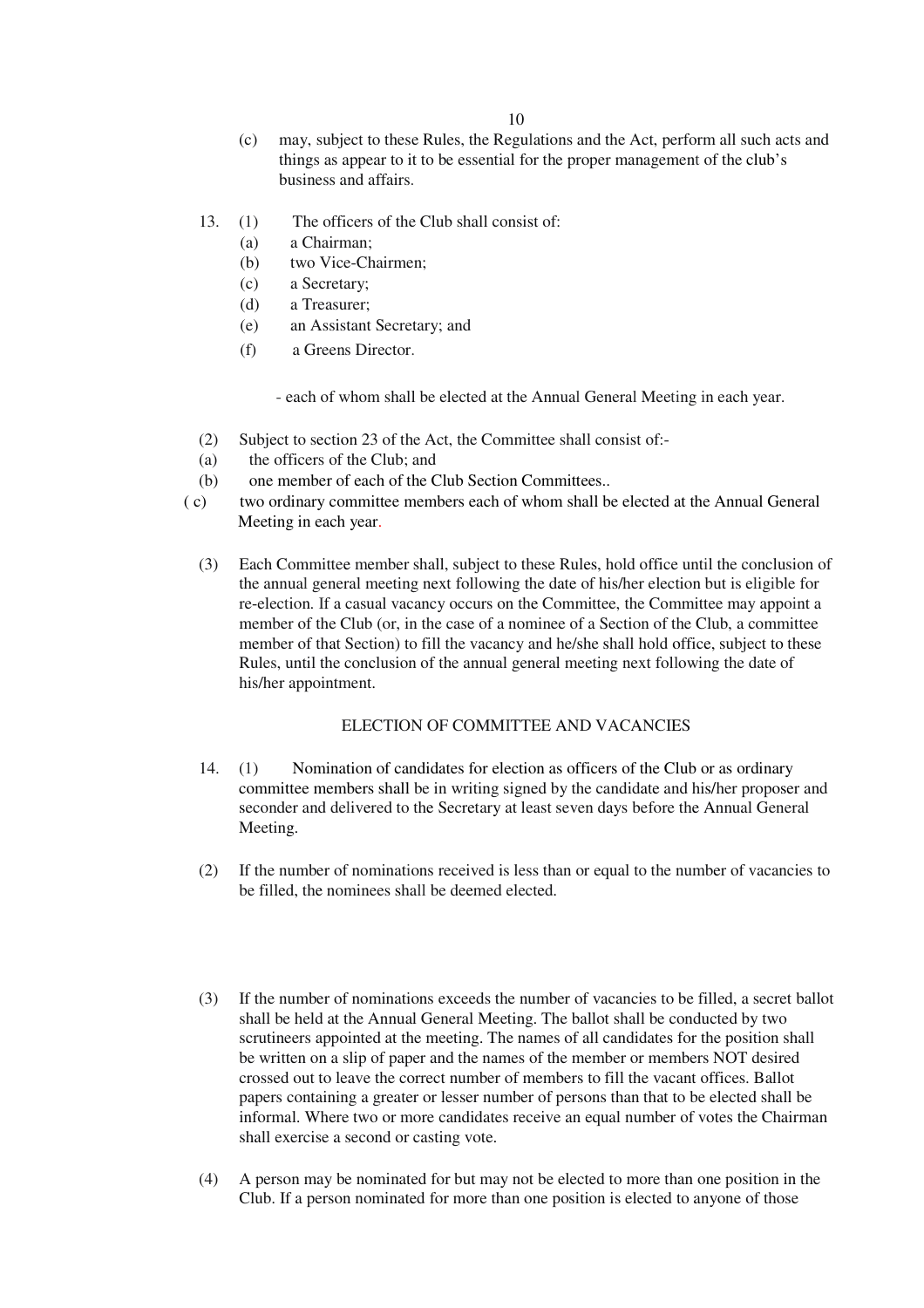positions, his/her nomination for the remaining position or positions shall thereupon be deemed withdrawn.

(5) For the purposes of these Rules, the office of a Committee member becomes vacant if the member ceases to be a member of the Club, becomes bankrupt, resigns his/her office by written notice given to the Secretary, or fails to attend 3 consecutive Committee meetings without the Committee's leave or without delivering an apology to or before the meeting.

## PROCEEDINGS AND POWERS OF COMMITTEE

- 15. (1) The Committee shall meet at least once in each month at such places and times as it may determine.
- (2) Special meetings of the Committee may be convened by the Chairman and/ or Secretary or by any 3 Committee members. Seven days notice shall be given to all Committee members of any special meeting specifying the general nature of the business to be transacted. No other business shall be transacted at such a meeting.
- (3) Any 7 Committee members constitute a quorum for the transaction of the business of a Committee meeting. No business shall be transacted unless a quorum is present. If within 30 minutes of the time appointed for the meeting a quorum is not present, the meeting shall stand adjourned to the same day in the next week at the same time and at the same place, unless it was a special meeting in which case it lapses.
- (4) The Chairman or in his/her absence the Senior Vice-Chairman shall preside at Committee meetings. If the Chairman and Vice-Chairmen are absent, the members present shall elect one of their number to preside.
- (5) Questions arising at a Committee meeting shall be determined on a show of hands or, if demanded by a member, by a poll taken in such manner as the person presiding may determine. Each member present is entitled to one vote. If votes are equal on any question, the person presiding may exercise a second, or casting vote only in the negative.
- (6) Written notice of each Committee meeting shall be served on each Committee member at least 2 days before the meeting.
- (7) Notwithstanding Rule 15(3) the Committee may act notwithstanding any vacancy on the Committee.

(8) The Club in general meeting may by resolution remove a Committee member before the expiration of his/her office and appoint another member in his/her stead to hold office until the expiration of the term of the first-mentioned member. Where such a member makes written representations (not exceeding a reasonable length) to the Secretary or Chairman and requests that they be notified to the members, the Secretary may send a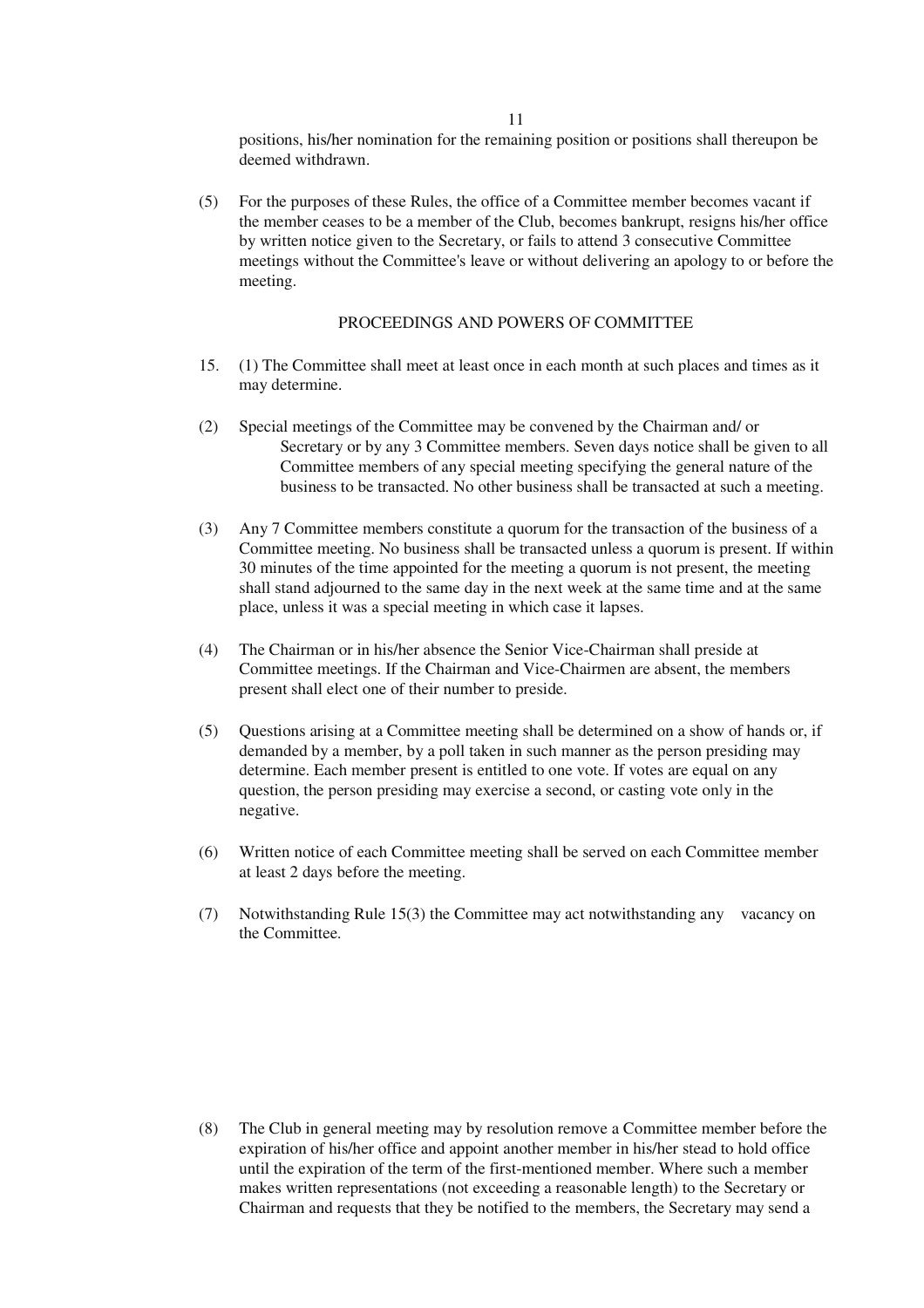copy thereof to each member or, if they are not so sent, the member may require that they be read out at the meeting.

- (9) (a) The Committee shall have power to elect sub -committees, fill vacancies, make appointments, make By -Laws in conformity with the Rules of the Club, and do all such acts and things that it deems advisable for carrying out and managing the business and affairs of the Club.
	- (b)The Committee may from time to time delegate any of its powers to such Sub Committee/s consisting of members of the Club as it shall think fit and may recall or revoke any such delegation or appointment at any time. Any such Sub-Committees shall in the exercise of the powers so delegated, conform to any regulation that may be prescribed by the Committee.
	- (c) All sub -committees, associated sub -committees and persons appointed for special purposes by it and all Committees elected under By Laws shall be subject and subordinate to the Committee.
	- (d)With the authority of a general meeting the Committee may impose levies on the members.
	- (e) The Committee shall deal with resignations of members which must be submitted in writing.
	- (f) The Committee shall interpret the Rules and By-Laws of the Club, in accordance with the provisions of the Interpretation of Legislation Act 1984 and the Act as in force from time to time, the interpretations of the Committee being final and binding on members, subject only to affirmation or reversal by a Special General Meeting called for that purpose and provided that any matter or thing done and concluded by the committee shall not be affected by any such reversal.
	- (g)The Committee shall carry out all resolutions passed at general meetings.
	- (h)The Committee shall enforce discipline for any misconduct or wilful infringement of the Rules and By-Laws of the Club, by fines or by expulsion.
	- (i) The Committee shall deal with other matters which may arise or which are not specifically provided for in these Rules.
	- (j) The Committee shall cause correct accounts and books to be kept, showing the financial affairs of the Club, and the particulars usually shown in books of accounts of a like nature and authorise all expenditure including any expenditure passed at an Annual or Special Meeting, and direct the method of dealing with monies received for or on behalf of the Club.

#### DUTIES OF OFFICERS

- 16. (1) The Chairman shall preside at all meetings, regulate and keep order in all proceedings, and carry into effect the Rules and By -Laws of the Club.
- (2) (a) The Vice-Chairman shall act in the place of the Chairman when he/she is absent from any Club meeting, or from any function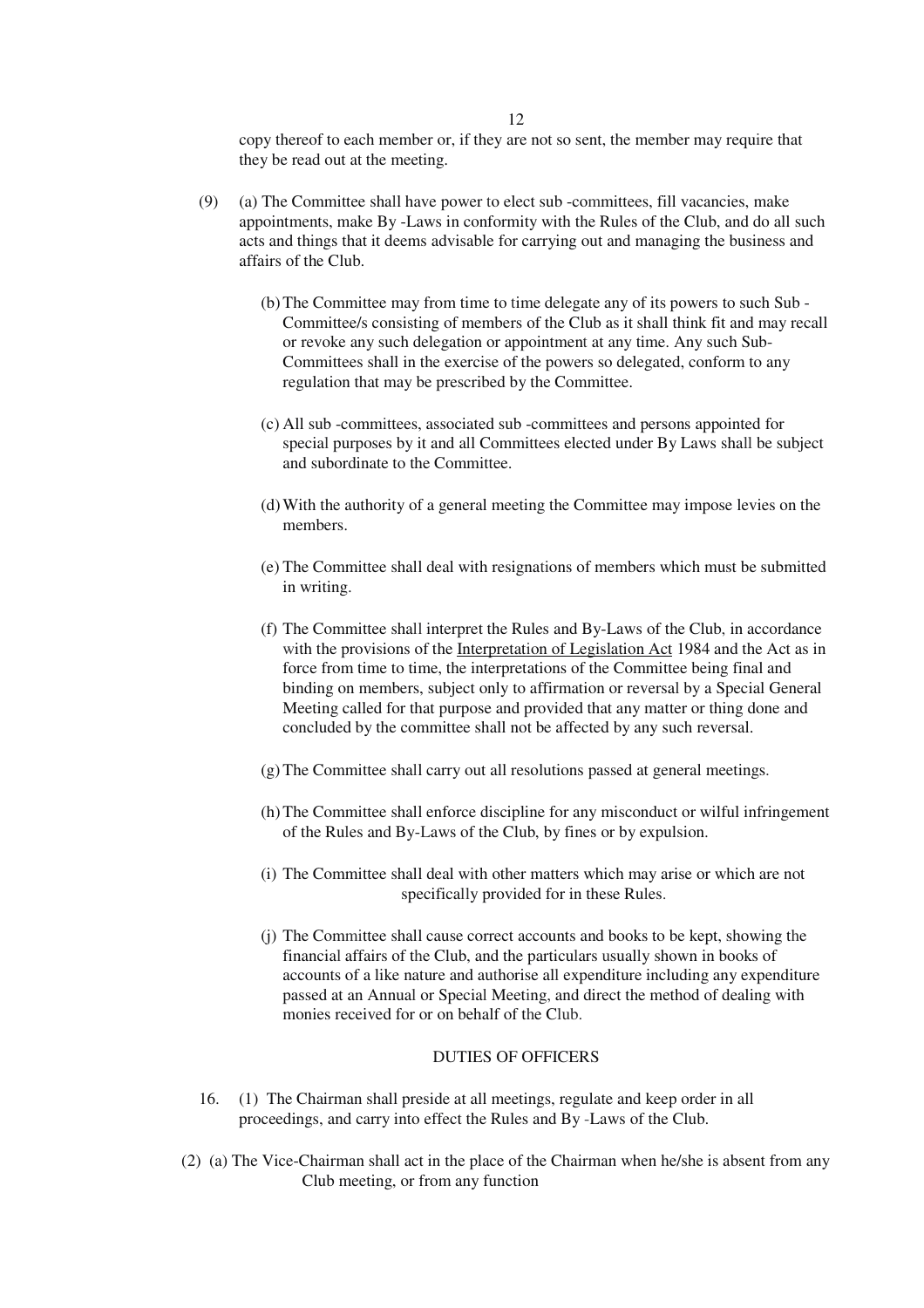- (b) On a motion that the Chairman's ruling be disagreed with, the Senior Vice-Chairman shall take the chair whilst that motion is dealt with.
- (c) The Senior Vice-Chairman is the Vice-Chairman who has the longer service as such, or if both Vice-Chairmen have equal length of service in that capacity, the one who has the longer service as an official or member of the Committee.
- (3) The Secretary shall be the Executive Officer of the Committee. He/she shall attend all meetings and keep minutes of the resolutions and proceedings of each general meeting and each Committee meeting in books provided for that purpose together with a record of the names of persons present at Committee meetings, conduct all Club correspondence, cause annual and other reports and notices of Club meetings and proceedings to be prepared and issued in accordance with these Rules, and, except as otherwise provided by these Rules, keep in his/her custody or under his/her control all Club books, documents and securities. All club books, documents and securities shall be available for inspection by members by arrangement with the club secretary.
- (4) The Assistant Secretary shall assist the Secretary as required and perform such duties as are consistent with his/her office.
- (5) The Treasurer shall collect and receive all monies due to the Club and within a reasonable time cause them to be banked in the Club's account, make all payments authorised by the Committee or Club, keep correct accounts and books showing the Club's financial affairs with full details of all receipts and expenditure connected with the Club's activities, produce for each ordinary Committee meeting a statement of cash transactions showing the Club's financial position and Bank balance, and each year prepare for the annual general meeting the statement required pursuant to Section 30(3) of the Act. The said accounts and books shall be available for inspection by members, and shall be produced by the Treasurer to the Committee and/or Auditors upon demand.
- (6) The Greens Director shall liase between the Committee and the Green-keeper for the maintenance of the Greens and Banks, and for the supply and/or provision of maintenance materials and chemicals, advise the Committee on the needs for supply, maintenance and repairs of greens equipment, control the use of and allot rinks and/or greens to meet the current bowls programmes and any variations which arise, close the greens promptly when conditions make the greens liable to damage through normal playing actions, undertake such other tasks relating to greens management as are allotted by the Committee.

## AUDITORS

17. The Auditors appointed under Rule 8(2) shall not be office-bearers of the Club. They shall audit the statement prepared by the Treasurer pursuant to Section 30(3) of the Act before each annual general meeting and shall have power at all times to examine all of the Club's books and accounts. The Committee shall submit any report of the Auditors to the annual general meeting.

#### **CHEQUES**

18. The banking account of the Club shall be kept with such Bank as the Committee from time to time determines. All cheques, drafts, bills of exchange, promissory notes and other negotiable instruments shall be authorised by the Committee and signed by any 2 of the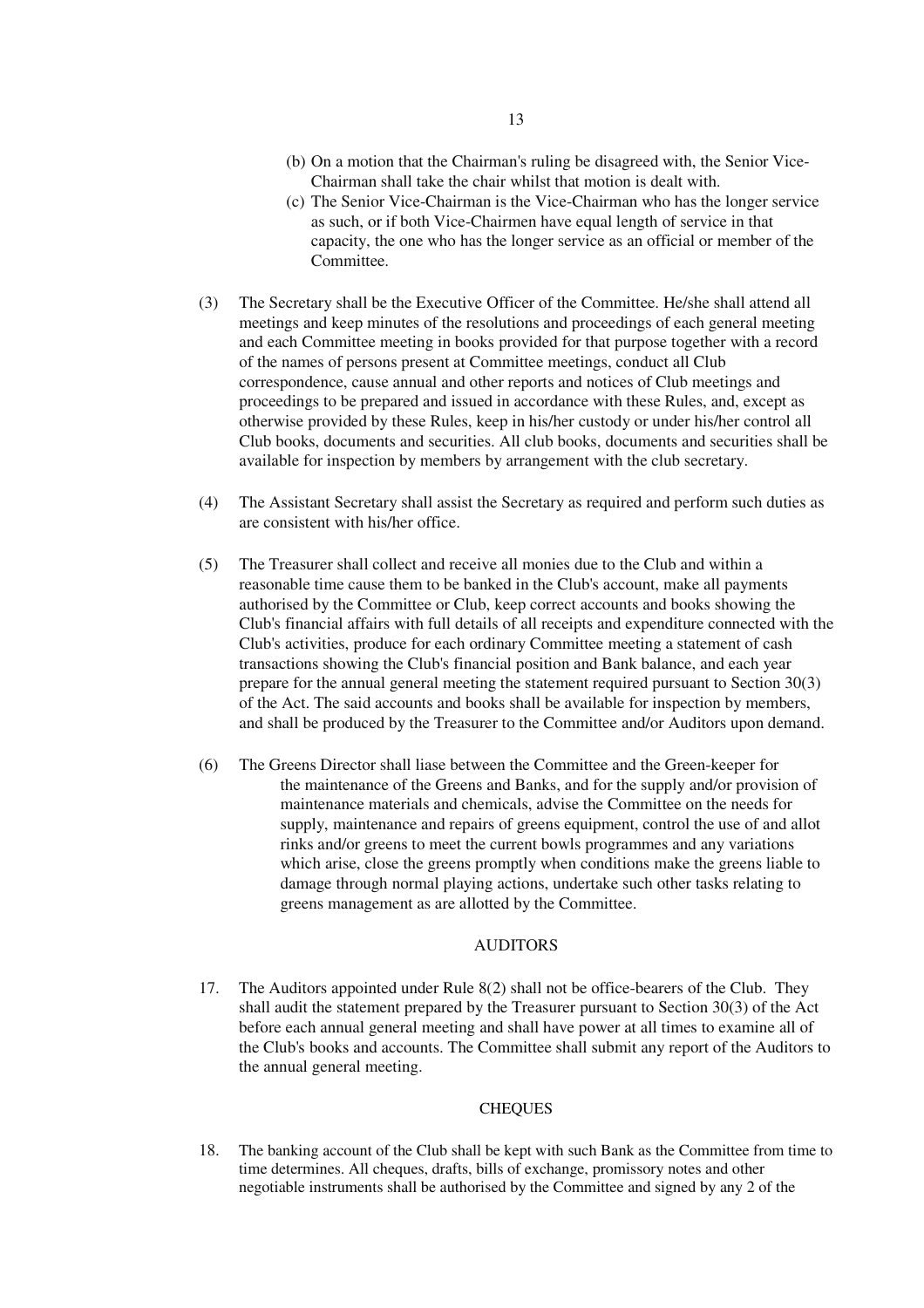14

Chairman, Vice-Chairmen, Secretary and Treasurer, or, in case of the illness or absence of any of those officers, by a substitute appointed by the Committee.

#### COMMON SEAL

19. The Common Seal of the Club shall be kept in the custody of the Secretary. It shall not be affixed to any instrument except by the authority of the Committee. The affixing of the Common Seal shall be attested by the signatures of any two of the President, Secretary and one other Committee member,

#### ALTERATIONS OF RULES AND STATEMENTS OF PURPOSES

20. These Rules and the Club's Statement of Purposes shall not be altered except in accordance with the Act.

#### **NOTICES**

- 21. (1) Notices may be given to Members by sending the notice by post or facsimile transmission or where available, by electronic mail, to the Members address or facsimile number or electronic mail address shown in the Register.
- (2) Where a notice is sent by post, service of the notice shall be deemed to be effected at the time the letter would have been delivered in the ordinary course of post.
- (3) Where a notice is sent by facsimile transmission, service of the notice shall be deemed to be effected upon receipt of a confirmation report confirming the facsimile number.
- (4) Where a notice is sent by electronic mail, service of the notice shall be deemed to be effected by properly addressing the electronic mail message.

#### INCOME AND PROPERTY

- 22. (1) The Club's income and property shall be used and applied solely in the promotion of its purposes and the exercise of its powers as set out herein and no proportion thereof shall be distributed paid or transferred directly or indirectly by way of dividend, bonus or otherwise by way of profit to or amongst the members but nothing herein contained shall prevent the payment in good faith of interest to any member in respect of monies advanced by him/her to the Club or otherwise owing by the Club to him/her or of remuneration to any officers, or servants of the Club or to any member or other person in return for any services actually rendered to the Club and that nothing herein contained shall be construed so as to prevent the payment or repayment to any member of out of pocket expenses, money lent, reasonable and proper charges for goods hired by the Club or reasonable and proper rent for premises demised or let to the Club or the provision of services to a member to which he/she would be entitled in accordance with the purposes if he/she were not a member.
- (2) If the Club is wound up in accordance with the provisions of the Act, and there remains. after satisfaction of all its debts and liabilities, any property whatsoever, it shall be given or transferred to some other institution or institutions having purposes similar to the purposes of the Club, and which prohibits the distribution of its other income and property amongst its or their members to an extent at least an great as is imposed on the Club by virtue of this Rule, such institution or institutions to be determined in accordance with a special resolution of the members or, in the absence of such a special resolution, by the Registrar.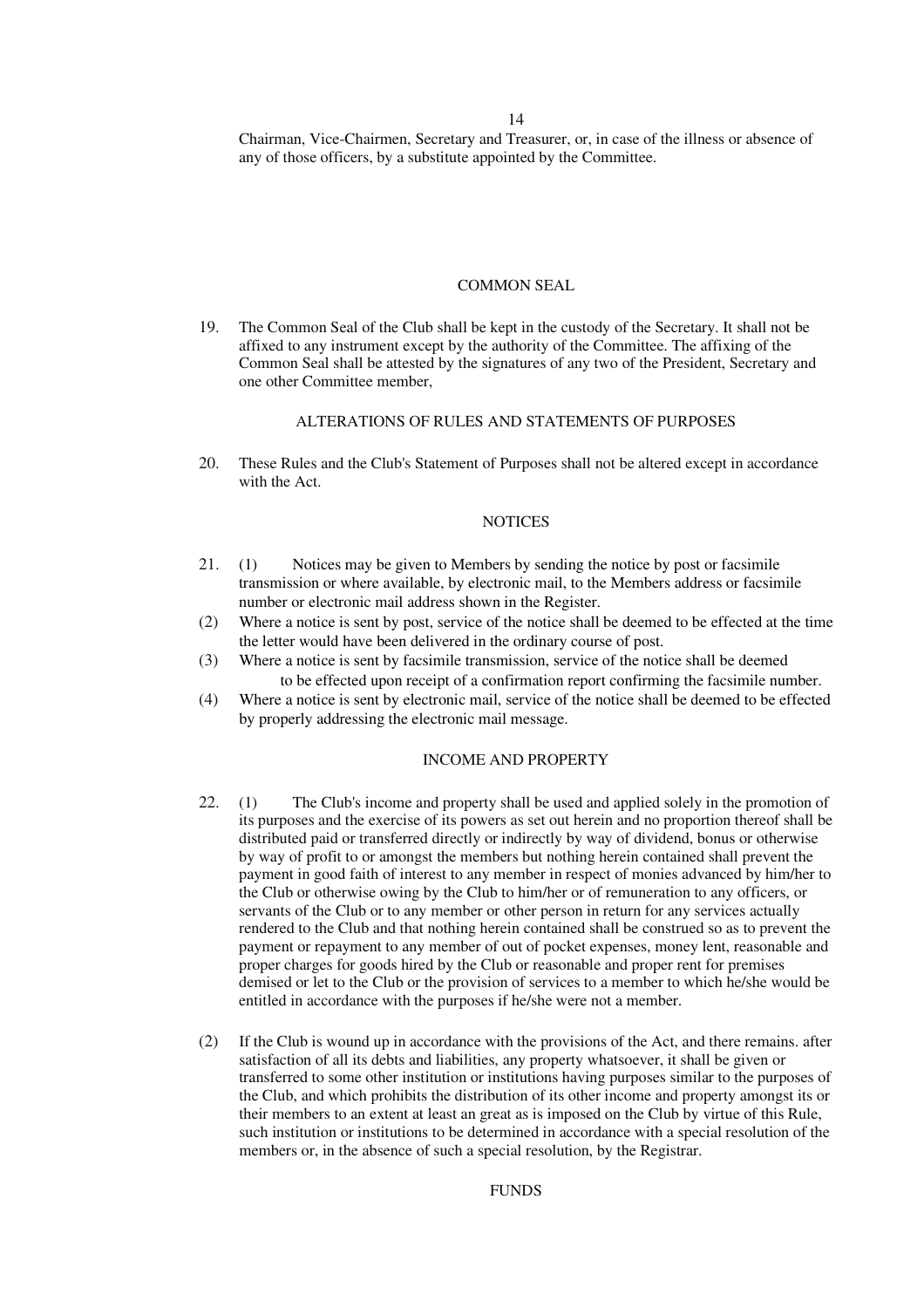23. The funds of the Club shall be derived from entrance fees, annual subscriptions, donations and such other sources as the Committee determines.

## BY-LAWS

24. The Committee may from time to time make by-laws and regulations, not inconsistent with these Rules, the Act and the Regulations, for the proper management of the Club's business and affairs. The Secretary shall cause a copy thereof to be posted on the clubs notice board and they shall thereupon be binding upon all members. The Secretary shall also cause a copy thereof to be made available to members by electronic means.

#### VISITORS

- 25. (1) Every member shall be allowed to introduce visitors to the Club, provided such visitors do not exclude a Member from making full use of the facilities of the Club and subject to such regulations as the Committee from time to time determines, but no person shall be introduced as a visitor who has been expelled from membership of a kindred club or whose conduct or presence on the Club's premises shall be considered objectionable or prejudicial to the interests of the Club.
	- (2) No member shall introduce more than four (4) visitors on any day and no person shall be permitted to be a visitor more than twelve (12) times during any period of twelve consecutive mouths.
	- (3) The name of each visitor shall, on the date of the visit, be entered in the Visitor's book provided for such purpose and such entry shall he signed by the member introducing such visitor.

#### BORROWINGS, ETC.

- 26. The Club shall not borrow any monies, issue debentures, give security over any Club property, sell or purchase any reality, lease any Club land or building for a term exceeding 3 years nor in any way extend the Club's liability beyond its assets and estimated revenue, without the prior approval of the members at a general meeting.
- 27. (1) This Rule shall apply where the Club holds a Liquor Licence
	- (2) The Club must not pay any amount to an officer or servant of the Club by way of commission or allowance from the receipts of the Club for the supply of Liquor.
	- (3) (a) A visitor to the Club must not be supplied with liquor in the Club premises unless the visitor is a guest in the company of a Member.
	- (b) A person can not:

 (i) be admitted as an honorary member or temporary member of the Club; or (ii) be exempted from the obligation to pay the ordinary subscription for membership of the Club, unless the person is of a class specified in the rules and the admission or exemption is in accordance with the rules.

- (4) Where a guest in the company of a Member is admitted to any part of the licensed premises, the Secretary shall keep on the Club premises a register of such a guest and such register must contain the:
	- (a) name and address of each guest; and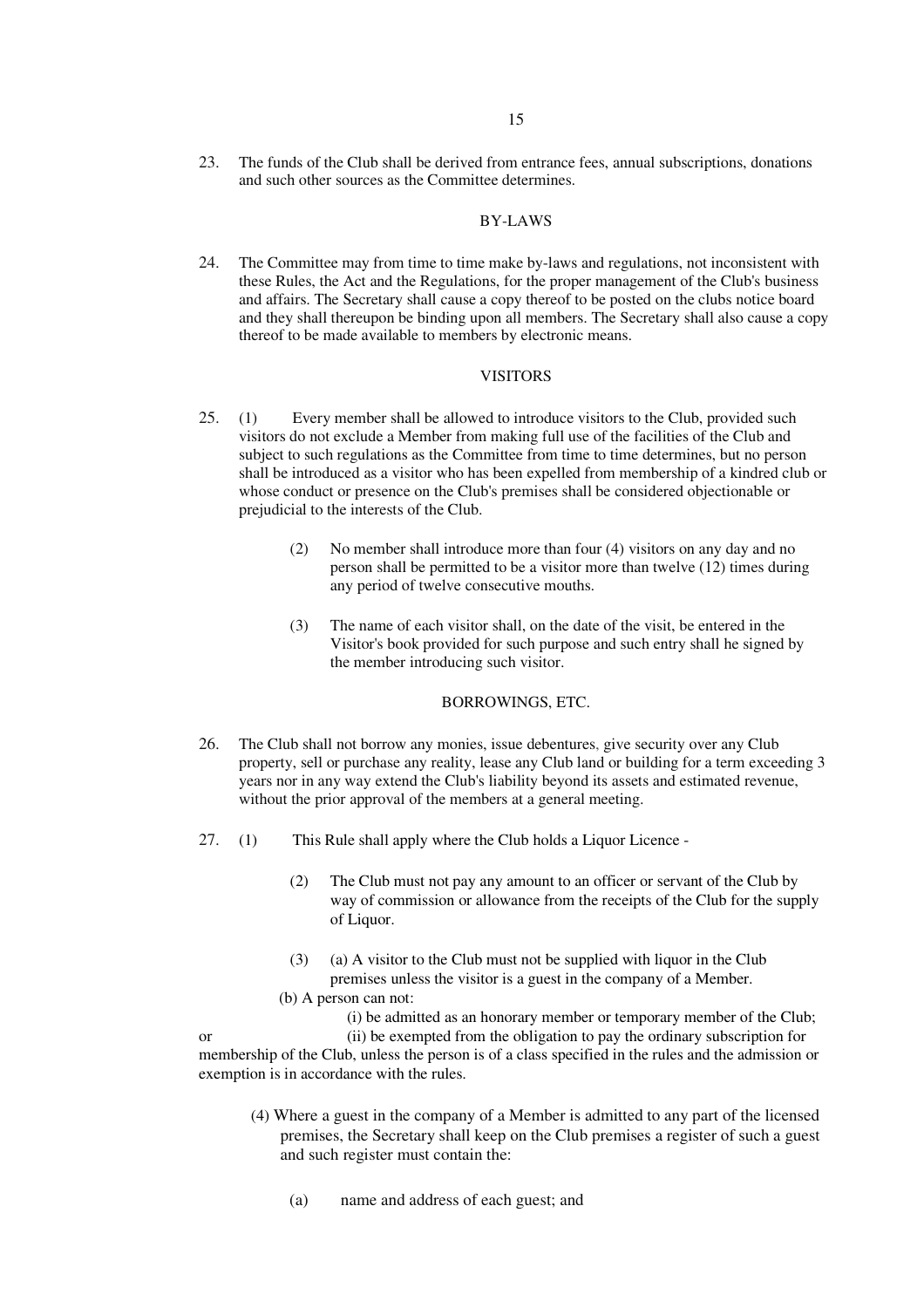16

(b) date on which each guest attended the premises.

# CLUB ACTIVITIES

28. (1) There shall be :

- (a) a Pennant Bowls and Championship Section, and
- (b) a Non Pennant Bowls and Social Events Section; and
- (c) such other Sections as the members in General Meeting from time to time determine.

(2) The officers and Committees of each section shall be elected in accordance with the Club's By-Laws relating to that section

(3) (a) Each Section Committee shall organise the activities of its Section in accordance with that Section's objects.

 (b) Nothing in the forgoing sub -paragraph (a) gives the Section Committees the right to make any decision or act in any manner which may adversely affect the carrying out and management of the business and affairs of the Club.

#### LIABILITY OF MEMBERS

29. If a member, by any breach of these Rules, or by any unlawful act, causes the Club or any officer of the Club to pay any money, such member shall be civilly liable to the Club or such officer for the amount so paid.

## DAMAGE TO PROPERTY

30. No member shall remove from Club House or deface or injure any article the property of the Club. Members removing, breaking or damaging any article the property of the Club, shall pay for the same at a price fixed by the committee.

## DISPUTES SUGGESTIONS, ETC.

- 31. (1) All suggestions and complaints must be made in writing to the Secretary, who shall bring the same before the Committee at its next meeting.
	- (2) Should any dispute or disagreement arise between members on the Club premises, the case may be referred in writing to the Committee by either party. The Committee shall have the power to deal with same and impose such fine as it considers fit.

## PAYMENT OF FINES

32. All fines imposed by the Committee shall be paid by the member to the Treasurer. Until such fine has been paid the member in default shall not be entitled to exercise any of the privileges of the Club.

## NON-COMPLIANCE WITH RULES

33. Non-compliance with any Rules shall not render any proceedings void unless the members at a General Meeting so direct.